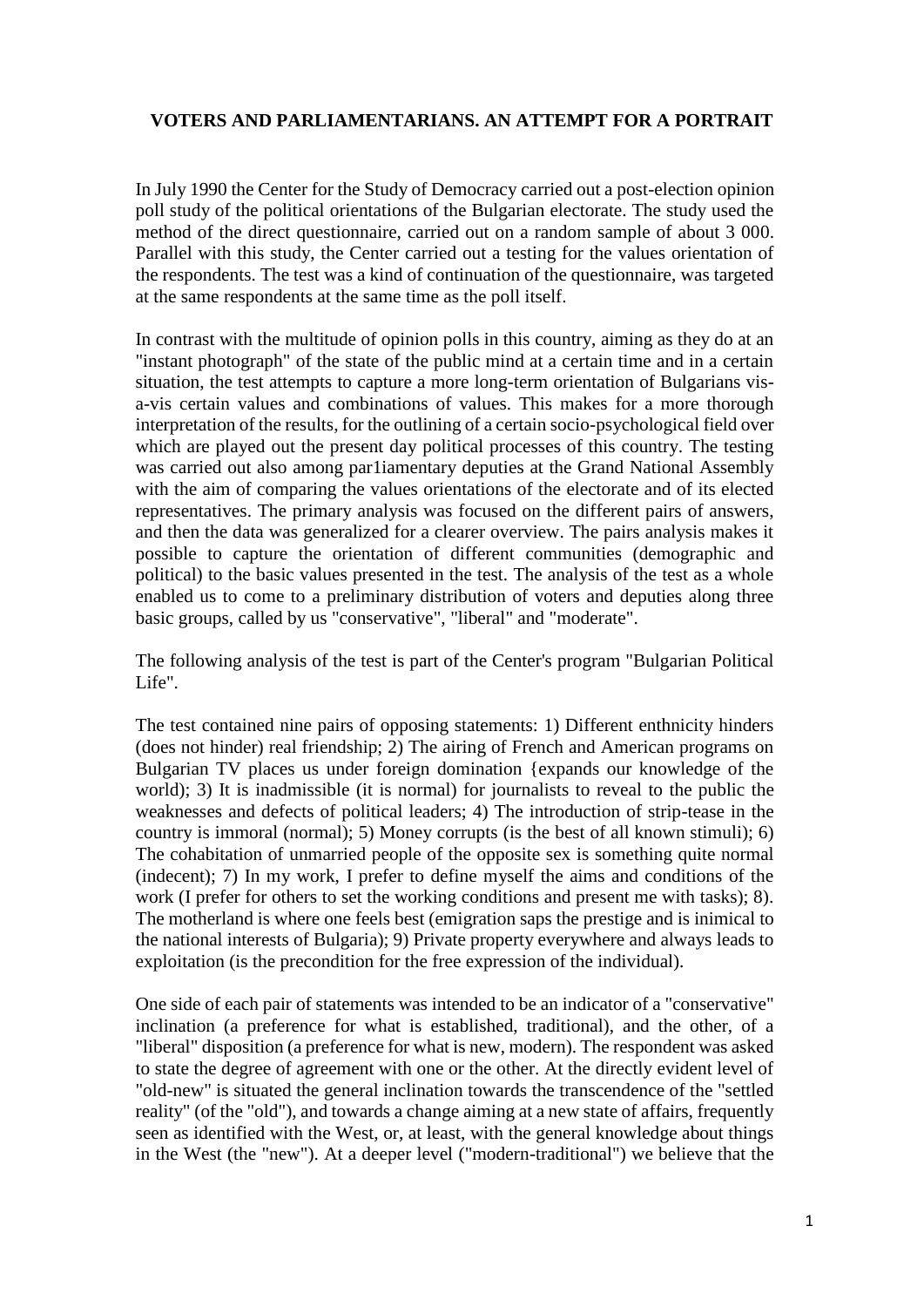responses reveal dispositions towards an openness, respect of autonomy and personal liberty, openness towards new values, towards the world - or, vice versa, a striving for a "closed", "traditional" society.

As a first approach to the state of mind of the nation, we will concentrate on the "newold" aspect. For "old" we take identification with the tenets of the old regime, underpinning the authoritarian consensus which made the regime more or less stable. Preference for the opposing values is taken to mean a negation of the "old" and an orientation toward the "new".

### **VALUES AND POLITICAL CHOICE**

The nine pairs of statements outline four "values fields" that have been present in the minds of Bulgarians over the last 100 or so years. At the same time, they continue to be present in the political debate today, they form important.symbols of the political struggle. The test aimed at capturing values connected with the national idea, social authorities, morality and property. In further analyses we will treat the test for other basic values like freedom and justice.

## **THE NATIONAL IDEA**

The na1ional idea has always been a painful tangle in the mass mind and politics in this country from the Liberation from Turkish rule onwards. Today, the problems relating to the national unity and national identity have become exacerbated due to the non-solution of national and ethnic problems, and as the outcome of a political polarization in which various political forces use nationalist motifs for their own political ends.

And yet, on the level of individual consciousness, the "national problem" does not look a11 that dramatic. It is to be noted that the different electorates, and parliamentarians as a whole evince an enviable level of tolerance: all of these groups overwhelmingly agree that different ethnicity cannot be a barrier to friendship. And this kind of result is not surprising: Bulgaria has a long history of ethnic tolerance (there is the mass sympathy for Armenian refugees in the beginning of the century, the defending of Bulgarian Jews during the Second World War, and the absence of ethnic strife in the new history of the country). What ethnic conflicts there are, they do not seem to start on a personal level. For example, 85% of MRF\* electors believe that people belonging to different ethnic communities can be real friends. The group contradictions between Bulgarians and ethnic Turks are to a great extent the result of the policy of "renaissance" (the forcible re-naming of ethnic Turks with Christian names) of the old regime.

Nevertheless, the inter-personal level is subsumed in artificially stirred intercommunal conflicts. Possibly because of this, the attitude to the motherland becomes the most sensitive element in the values profile of the political communities. Deputies both from the BSP\*\* and from the UDF\*\*\* declare a greater "love for the motherland" than their electors, choosing the option that emigration is inimical to the national interests and saps the prestige of the country. This may be interpreted in two ways: as a rejection of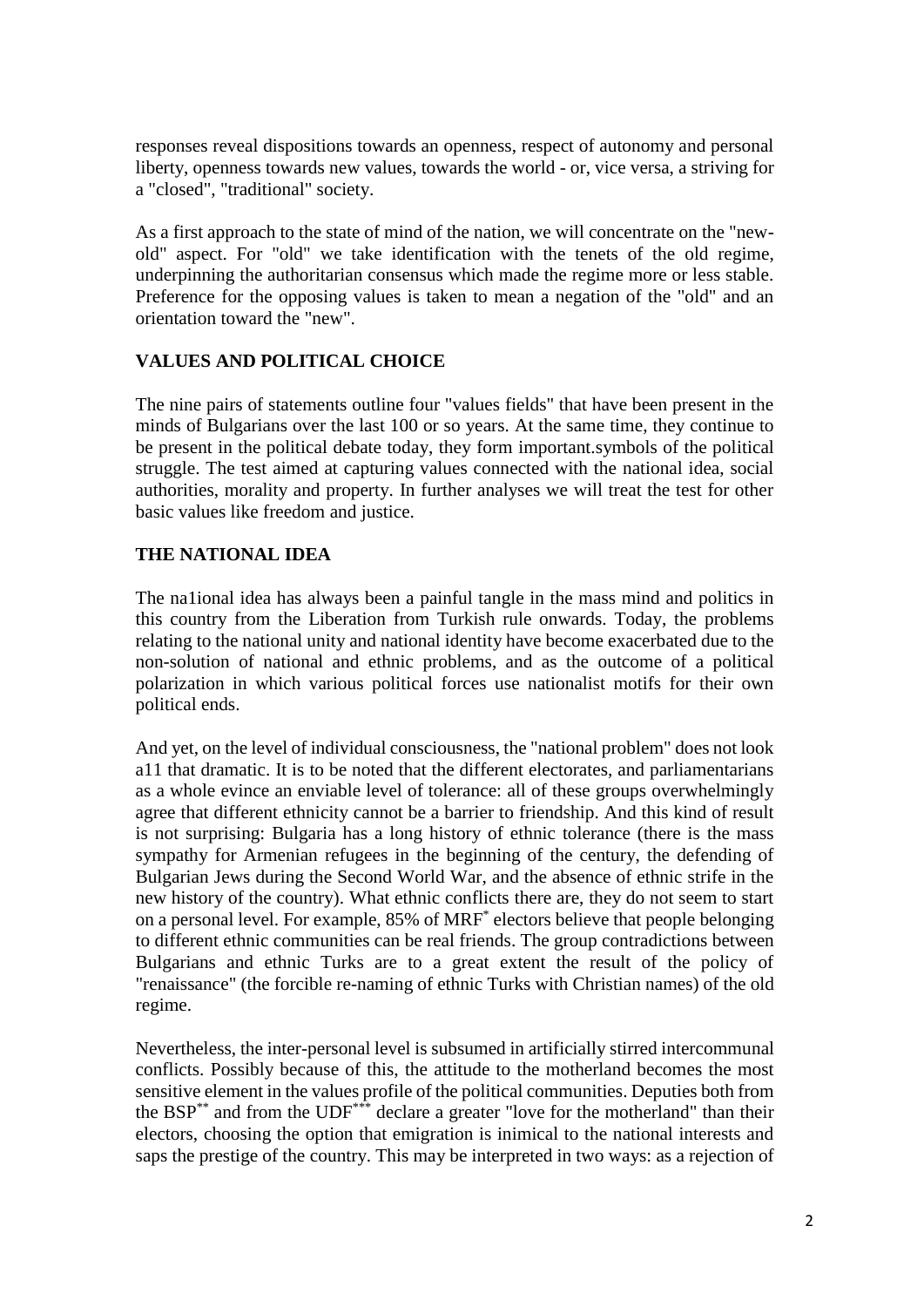the freedom of movement and domicile, or as the expression of the fear that mass emigration may depopulate the nation. But the very choice of one or the other interpretation is an indicator of a different type of disposition: one that has as its starting point the interests of the co11ective body (anti individualism), or of the state (etatism). As a whole, the above statement is very popular in all groups. The exception is the MRF electorate, but this is less likely to be an expression of individualism than of a collective psychological rejection of a state authority which is held responsible for the suffering of the ethnic Turkish minority. The forcefully expressed apprehension about the wholeness of the motherland on the part of the two leading parliamentary groups (UDF and BSP) is an indication of "statesman's thinking" as the result of their presence in the structures of power. Apart from the internalized responsibility for the fate of the whole, this may also be an expression of the "managerial corporate spirit", of the attempt to hold on to the mass of "ruled" sapped in numbers by emigration.

The declared preference for living in one's home country seems in conflict with the mass utopia called "Europe" (the "common European home", "European United States" and other popular ideas of that ilk). But the pair of statements which captures the degree of openness to the world throws light on this contradiction. The high percentage of people interested in foreign TV programs points not only to the falling away of the ideological curtain, but also to the age-old Bulgarian drive for integration into Europe (the "complex of the periphery"). Between the two types of integration personal emigration and welcoming of foreign culture - most Bulgarians choose the second: not for us BULGARIANS to go to Europe, but to let EUROPE into our impoverished home. There is the possibility of a third kind of interpretation of hostility towards foreign culture: the opposition to the commercialization and "Americanization" of culture. But this can only apply in the case of a small group of intellectuals who have chosen the apparently conservative option about foreign cultural dependence due to an attempt to preserve the national cultural heritage and identity.

## **SOCIAL AUTHORITIES**

Until recently we all knew that "power belongs to the people". Because of this tenet, many were inclined to forgive the rulers their misdeeds, or simply to remain si1ent even when the actions of the rulers violated the interests of the ruled. We all expected constantly to "receive something", to be "given something". The abandonment of this passive attitude is an expression of a disposition in favour of the "new".

"I prefer to define myself the conditions and aims of my work" - this is an active, searching option. From the point of view of the "work discipline" propagated until recently, this is an "underground" statement. Whereas the choice of the opposite is almost certainly a preference for the old state of affairs, and for the implicit acceptance of the authority of the powers that be.

The vast majority of BSP deputies (92%) arid of UDF deputies (97%) prefer to be in charge of their working conditions (leaders will be leaders...). But the electors of the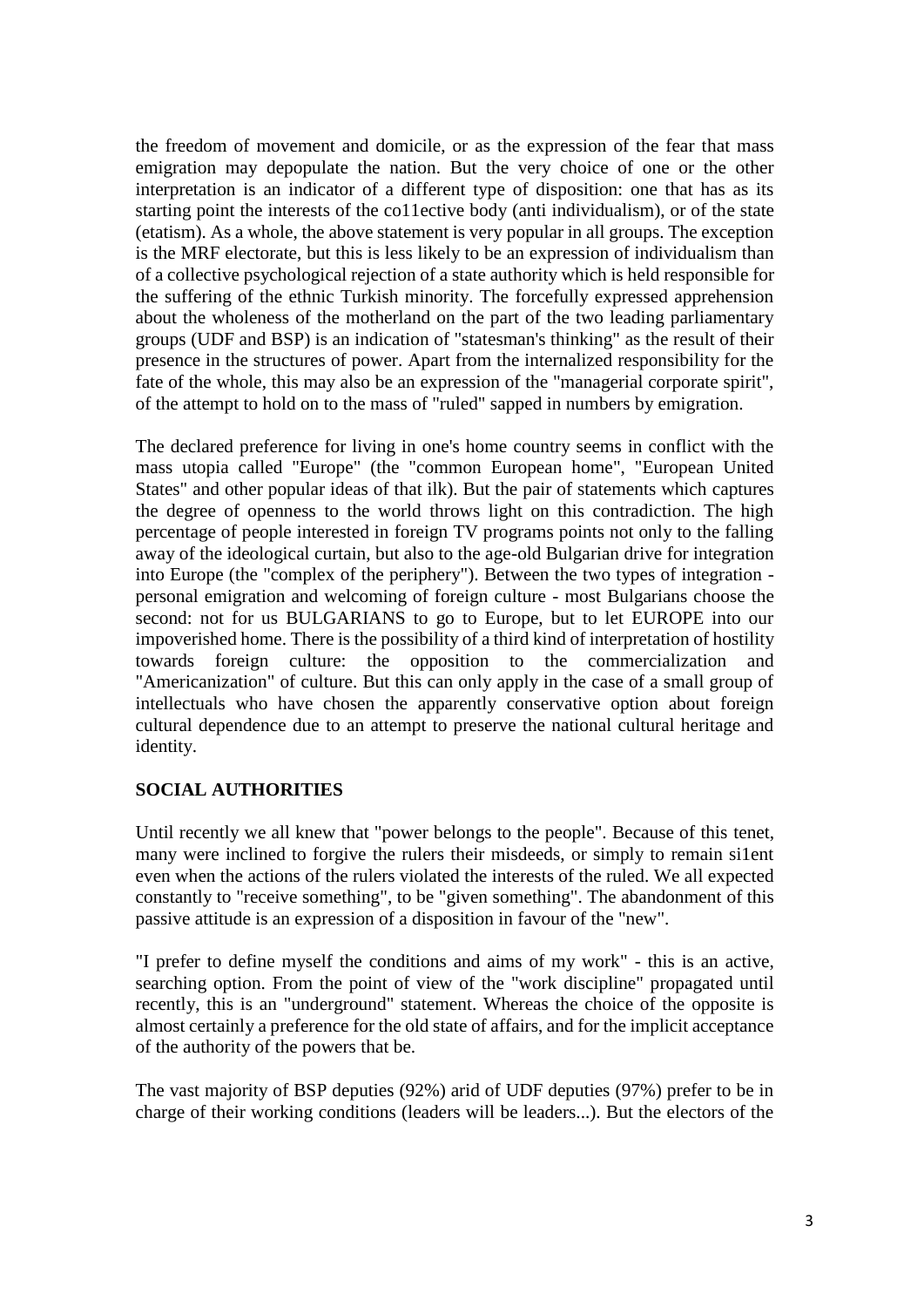BSP, APU\* and the MRF evince a more collectivistic disposition, sharply contrasting with the electorate of the UDF.

Something similar can be seen in the question about the right of journalists to reveal weaknesses in leaders. Until recently, the details of the private life of political 1eaders were sacrosanct, and their revelation was actionable in law. 86% of UDF deputies stand on the platform of public criticism and revelation of weaknesses, followed by 80% of their electors. The voters of the other three major political forces, and the BSP deputies evince a more lukewarm attitude to the freedom of journalistic inquiry possibly influenced by the fear of de-heroization and the ultimate threat of revelation that the King has no clothes on. On the other hand, the high proportion of the electorate which demands to know everything about the leaders is an indicator of a certain amount of populism in the nation: the leaders are again set apart from other people and are seen as something "unusual", "extraordinary". This demand "to know a11" may also signify a lack of respect for the autonomy and the secrets of the individual. We should be wary of coming to a clear conclusion about people, possibly not very many, who desire to shield from the glare of publicity the personal weaknesses of political leaders.

## **MORALITY**

The traditionalism of contemporary Bulgarian society is possibly to be seen at its clearest in the responses concerning strip-tease and cohabitation outside marriage. Strip-tease is seen as amoral by 39% of respondents (the lowest proportion is among UDF voters - 26%, and the highest, 51%, in the BSP "electorate). Cohabitation outside marriage is rejected by 39% of the population, with the highest percentage again being in the BSP electorate, 54%, and the lowest, in the UDF electorate at 26%.

These subjects were treated firmly under the. old regime. Striptease has always been connected with the image of the "decadent West". In a way, striptease together with prostitution (and in the public mind the two are often confused) was made a symbo1 of exploitation. In this way, traditional morality had become the official one.

Again, the cohabitation question a1so targets the official morality of the old regime. The fami1y, even at the expense of the official proclamations of the "founding fathers" of communism, was proclaimed by the regime an almost official state institution. ("the most fundamental cell of society").

In relation to these two questions, the BSP electorate on the one hand, and the UDF electorate plus most parliarnentarians on the other, represent two different cultural standards: the first we could call "ascetic (tradi1ional) and the second, "hedonistic" (modern).

From the point of view of the old/new divide, the picture here is not all too clear. In the West itself, in this country taken as the "new", the "modern", public opinion is split on these issues. In our case it is important that personal rejection does not take on the character of official prohibition.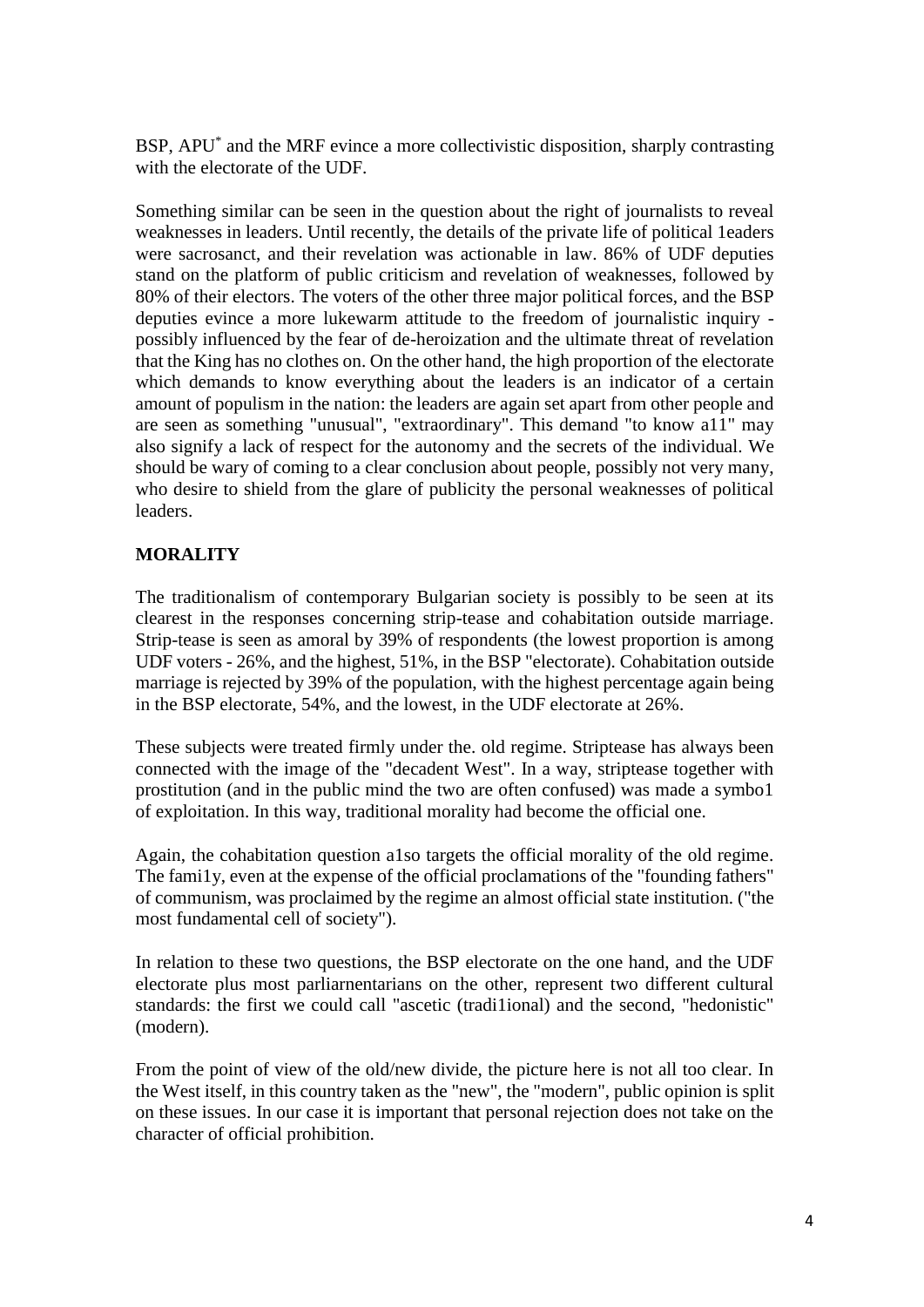# **PROPERTY**

As of at least 150 years, the question of property has been the great divide in European societies. Today's Bulgaria is no exception. Private property has sound grounds to claim to be the basic va1ues divide in the nation: UDF electors who believe private property to be a precondition for personal liberty are two-fold over the proportion of BSP electors of the same opinion. Despite the fact that in the BSP pre-election platform private property was declared to have a legitimate presence in "democratic socialism", most of the socialist electorate continues to associate private property with exploitation. On the other hand, the UDF electorate sees private property as a panacea for all national ills.

To a great extent the attitude to private property is similar to the attitude to money. BSP and UDF parliamentarians, as well as the UDF e1ectorate are all agreed that money is the best stimulus for human initiative. On the opposite pole cluster the electorates of the BSP, MRF and APU, who tend to believe that money corrupts. In this we see the traditional egalitarianism and the moral approach to money. In our traditional culture, money is endowed with mystic characteristics, it is seen to have a hedonistic potential which threatens egalitarian inclinations. On the other hand, the traditional socialist approach also condemns money and aspires to do without it, driving society towards direct exchange of produce as the means to overcome alienation. But the "corruption" option is ambivalent: it may be that people believe recipients of money to be already corrupted, that money is not a stimulus, but the result of some immoral and corrupt activities.

In this way, the attitude to private property and to money is indeed the basic divide in the po1itical culture of the country.

## **"CONSERVATIVES" AND "LIBERALS"**

The political history of the modern Bulgarian state begins with the struggles between liberals and conservatives in the 1880s. Over the 1ast four decades this tradition was somewhat overshadowed under the totalitarian regime, but it was carried across to today as a real psychologica1 and politica1 experience. It would be very difficult today to say whether the average Bulgarian is a conservative or a liberal. Recent studies have shown that a great proportion of our nation desire to present themselves as liberals, while at the same time carrying deep inside traditionalism and a nostalgia for the "familiar past". And yet, the instrumentarium of sociology does provide the potential for unravelling the tangled question of "liberalism" and "conservatism" in Bulgaria.

The primary analysis of the test eliminated all "don't knows", and united all degrees of agreement into one single category.

Ultimately, we discovered five categories of people. The first includes people who have chosen completely conservative options; the second includes "conservatives" who have chosen one or two of the liberal options; the third includes people who stand exactly mid-way between the two; the fourth and fifth categories inc1ude, respectively, "liberals" who have chosen one or two conservative assertions, and full liberals. The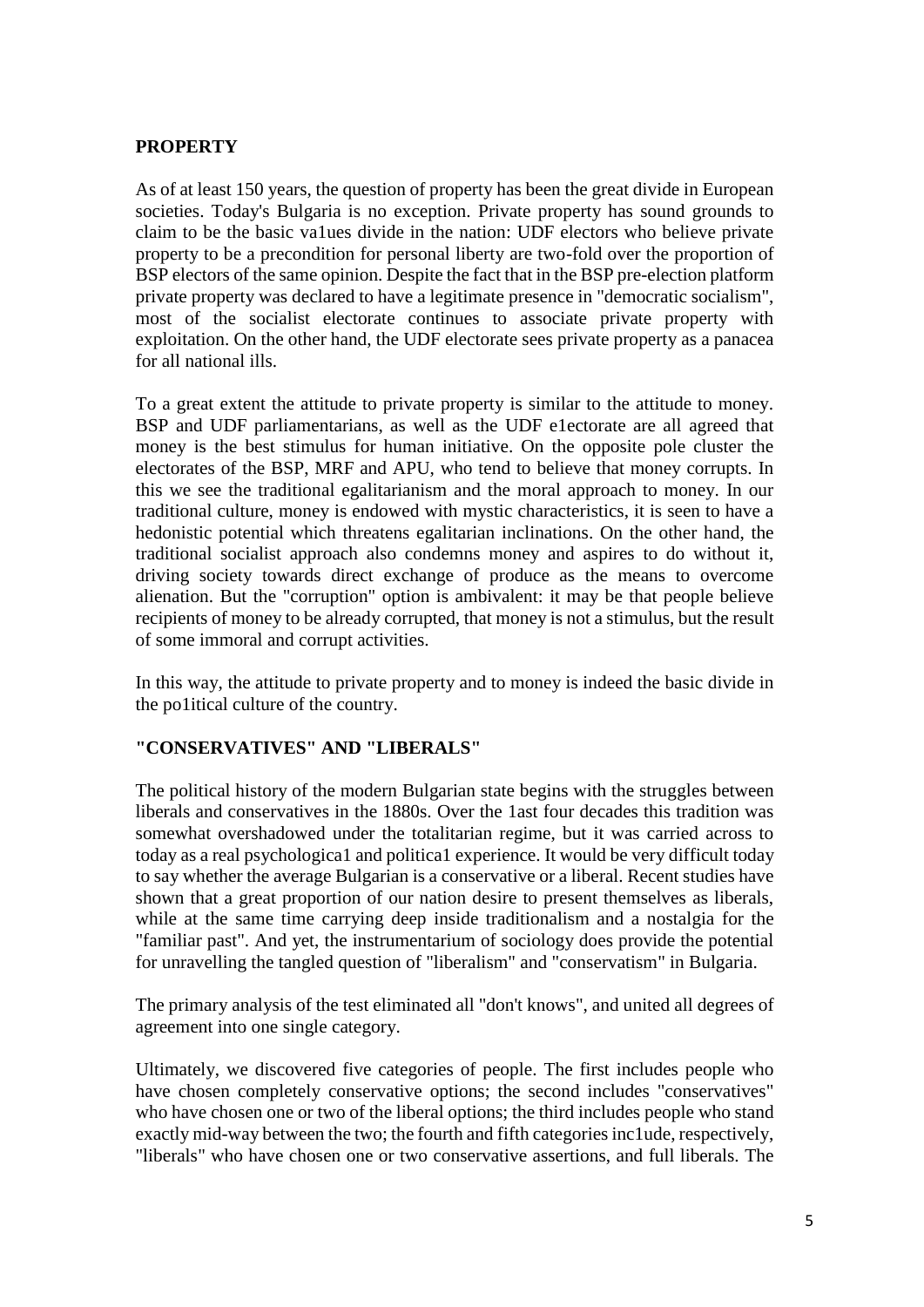first and second category may be thus said to cover "conservatives", the last two, "liberals", and the middle option we have called "moderates".

The results here are not altogether unexpected. The young age groups dominate the "liberal" category, the middle-aged tend to be "moderate", and the older age groups cluster around the "conservative" category. It was also not surprising that in Sofia and the big to mid-size cities "liberals" dominate, whereas the villages are staunchly "conservative".

| On the basis of the data thus received we can construct a "table of dispositions" in the |  |
|------------------------------------------------------------------------------------------|--|
| political communities (voters and parliamentarians):                                     |  |

| Voters:      |      |                |      |      |      |  |  |  |
|--------------|------|----------------|------|------|------|--|--|--|
| Categories   | 1    | $\overline{2}$ | 3    | 4    | 5    |  |  |  |
| <b>BSP</b>   | 10.5 | 11.1           | 35.1 | 27.6 | 15.9 |  |  |  |
| <b>UDF</b>   | 0.8  | 2.9            | 15.7 | 27.8 | 52.8 |  |  |  |
| <b>APU</b>   | 7.4  | 14.7           | 30.5 | 28.9 | 18.4 |  |  |  |
| <b>MRF</b>   | 2.2  | 8.7            | 20.7 | 43.5 | 25.0 |  |  |  |
| <b>Total</b> | 5.1  | 7.6            | 24.6 | 28.9 | 33.7 |  |  |  |

| <b>Parliamentarians:</b> |   |          |      |      |      |  |  |
|--------------------------|---|----------|------|------|------|--|--|
| <b>BSP</b>               | 0 | 6.8      | 13.6 | 42.4 | 37.1 |  |  |
| <b>UDF</b>               | 0 | $\theta$ | 7.0  | 23.0 | 69.9 |  |  |
| <b>APU</b>               | 0 | $\Omega$ | 13.3 | 20.0 | 66.6 |  |  |
| <b>MRF</b>               | 0 | $\theta$ | 0    | 46.6 | 53.4 |  |  |
| <b>Total</b>             | 0 | 3.2      | 10.4 | 33.3 | 53.0 |  |  |

The results of the test confirmed expectations as to differences between the voters of the two greatest political forces BSP and UDF. When we take account of all options stated (i.e. non-generalized in the three composite categories), most of the BSP voters (63%), choose options 3 and 4, whereas no less than 80% of the UDF electorate tend towards more "liberal" peak achievements (categories 4 and 5). It is worth noting that BSP members are more "liberal" than its electorate, whereas in the case of the UDF there is no difference between members and voters.

The electorates of the BSP, APU and the MRF as a whole tend to exhibit the same characteristics. In the choice between pairs 2,4,5,6 and 7 they tend towards the "conservative" opinion (Western TV programs, striptease, cohabitation, money and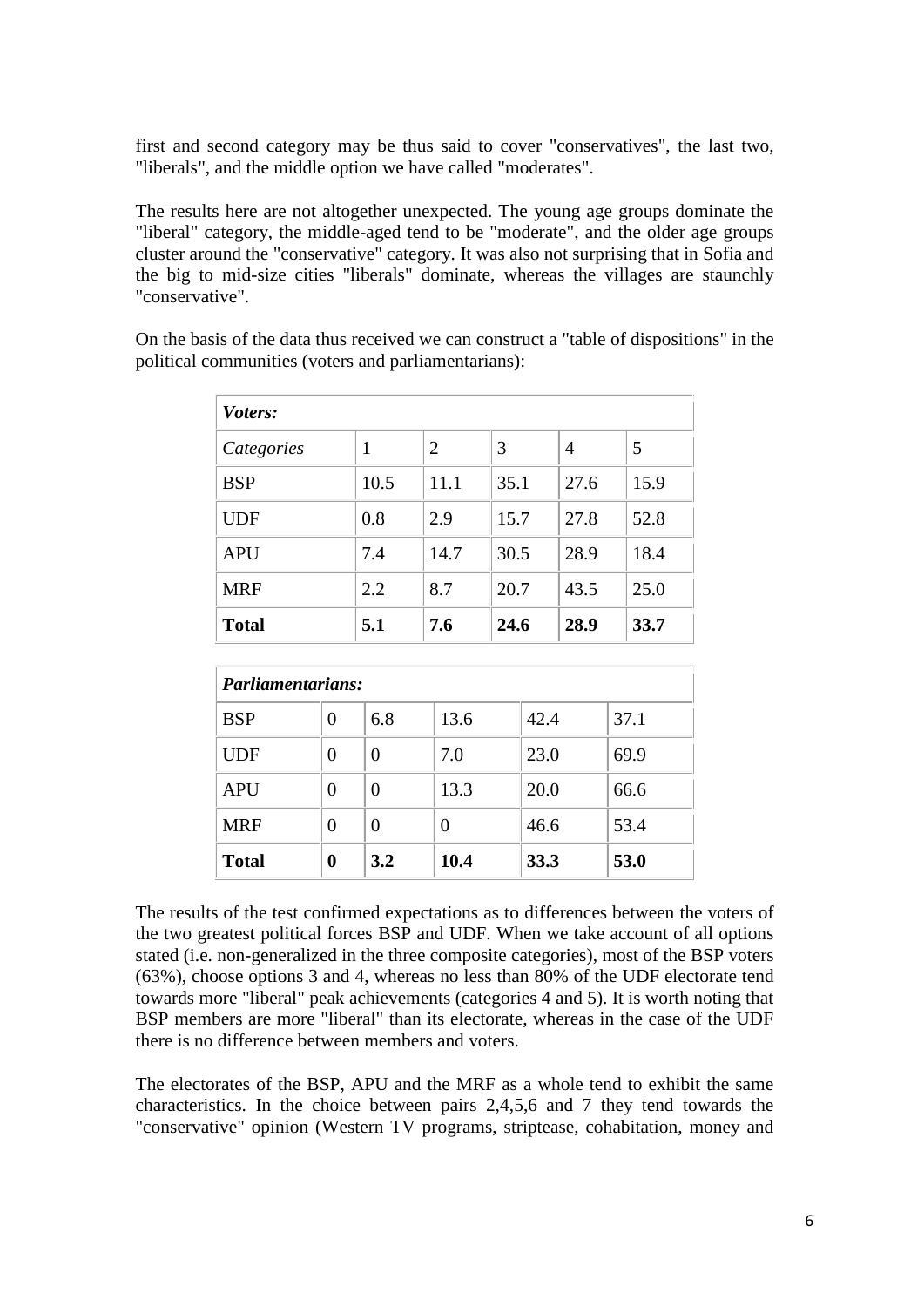work). The three electorates are also similar in the attitude to the great divide - private property. As a whole, the UDF electorate is of the "liberal" ilk.

These conclusions are partially confirmed in the generalized classification of the electorates along the three categories outlined. About 44% of the BSP electorate and 47% of the APU voters can be classed as "liberals". "Conservatives" are respectively 21% and 20%. In the case of the MRF, almost 69% can be classed in the "liberal" generalized category, with only 11% to be found in the "conservative" camp. But once we split up the answers along all the options, we see that the MRF electorate is closer to the BSP and APU than, as first glance would have it, to the UDF voters. The high "liberal" profile of the MRF electorate comes primarily out of high "liberal" values registered on the "ethnicity" options. The biggest categories in the BSP and APU electorates are the "moderate" ones, respectively 35% and 30%. In the case of the UDF, detailization. of the answers lead to 53% being classed as pure "liberals" (compared to 80% of "liberals" according to the more generalized category), with "conservatives" a mere 4%.

The tables of "dispositions" show that the political representation of the different parties in parliament is as a rule more "liberal" than its respective electorates. The differences in the acceptance of "liberal" options between voters and parliamentarians are particularly pronounced in the case of the BSP, APU and MRF (in the case of the BSP - 36 percentage points, the APU - 39 percentage points, the MRF - 32 percentage points, and the UDF - 12 percentage points, the mean difference between voters and parliamentarians being 24 percentage points).

Consequently, on the one hand, the electoral bodies of the BSP, APU and the MRF have similar characteristics, which are on the whole tending to the "conservative" category, and, on the other, their representatives in parliament have more pronounced "liberal" characteristics. Up to a point, this discrepancy can be explained in terms of differences in the levels of education, but this is not the whole story. The reasons must also be looked for in the specific characteristics of the present political situation.

The discrepancies between the values systems of voters and parliamentarians are the result of the intensive changes in society, and in the public mind. This situation contains a destabilizing potential and can, under certain circumstances, result in a break down of the fragile bridges of trust existing between voters and parliamentarians.

## **CONCLUSIONS**

The generalized interpretation of the test makes it possible to outline the social contours of three "values groups". The first - the "liberals" - contains primarily people under 45, living in Sofia or the big cities, with more clear individualistic inclinations, voting for the UDF. The second group - the "conservatives" - encompasses above all peop1e over 45, living primarily in the villages and sensitized to collective norms of life. These have voted as a rule for the BSP or the APU, but are also present in the UDF electorate. The group of the "moderates" (equally distributed between those attracted by the "old" as by the "new", but seeming to be oriented to, above a11, a kind of "present") are peop1e in the active age groups (26 - 60), living above all in the